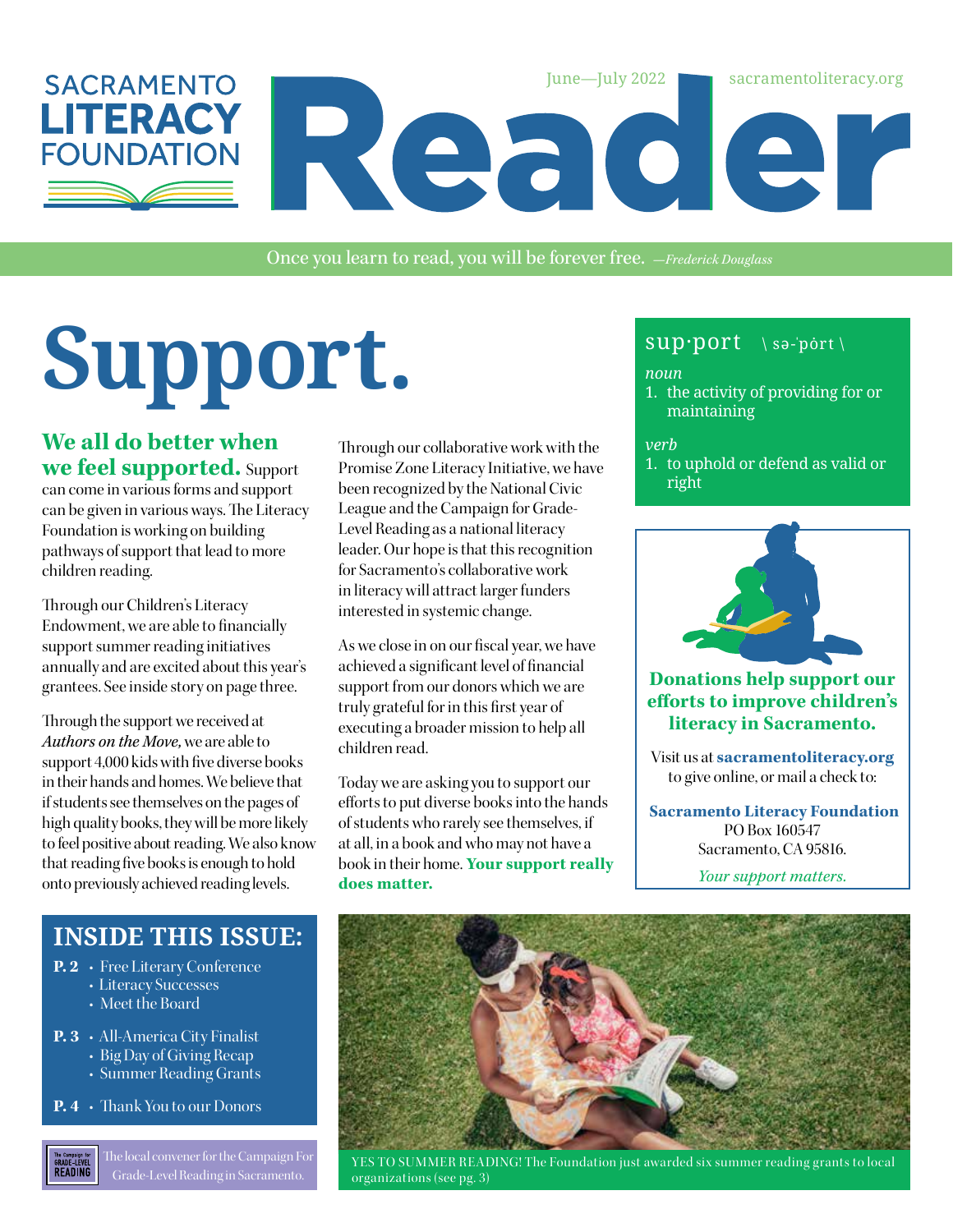

2411 Alhambra Blvd, Suite 120 Sacramento, CA 95817 (916) 836-3540 • [sacramentoliteracy.org](http://www.sacramentoliteracy.org)

#### **MISSION**

The Sacramento Literacy Foundation's mission is to improve lives by collaborating with organizations in our community to advance literacy skills.

#### **VISION**

Our vision is to have all children and all adults develop the literacy skills they need to fully participate in our economy and in our democracy.

#### **OUR GOALS**

- Increase philanthropic literacy funding toward the goal of all children reading at grade-level
- Insert reading sciences into the community literacy and education systems
- Advocate for a fully literate community

#### **FOUNDATION BOARD OF DIRECTORS**

James Deeringer, President Robert Honaker, Vice President Denise Timmons, Secretary Sean Burke, Treasurer Clark Carter Randy Getz Nancy Lawrence Abby Lunardini Mary Ellen Shay Neill SooHoo

#### **FOUNDATION STAFF**

Executive Director, April L. Javist Administrative Director, Jenny Winstead Event Fundraising Manager, Toyin Spencer

The Sacramento Literacy Foundation is a 501(c)(3) tax-exempt organization. Donations are tax deductible to the extent allowed by law. Please consult your tax advisor. Tax ID #68-0029756.

> **NEWSLETTER LAYOUT** T.Dogg Studios

## **Free Literacy Conference**

#### **The California Elementary Literacy Conference:**

**Everyone Has the Right to Read!** is June 16! This is a free, online conference all about evidence-based practices in elementary literacy. There will be 100+ unique sessions on a wide variety of topics, plus keynote addresses from allstar educators. Thank you to SCOE, CDE, and the CA Collaborative for Excellence in Education for putting this together!

**REGISTER TODAY: [educationspeakersnetwork.com/elsb-conference](https://educationspeakersnetwork.com/elsb-conference/)**

## **LITERACY SUCCESSES: Early Reading Initiative at Twin Rivers Unified School District**

#### **With a goal of a 95% high school graduation rate,** Twin

Rivers Unified School District (TRUSD) has established an Early Reading Initiative that is systematically introducing the science of reading into the early grades.

What's become clear to Dr. Lori Grace, Associate Superintendent of School Leadership, and her instructional team is that TRUSD students need to have the quality of curriculum and instruction so that they can meet Superintendent Thurman's goal of all 3rd graders reading at grade-level by 2025.

Director of Curriculum Instruction and Professional Development at TRUSD,

Kirsti Schroeder, says that "we need all students reading. We understand that different students need different support and we feel the science of reading meets that." More than 85% of TRUSD students are experiencing poverty which makes implementing evidence-based curriculum imperative and difficult.

In the 2022-2023 school year, 16 elementary schools will be impacted. More than 300 educators and all 32 principals in the district have received professional training through the Online Elementary Reading Academy through CORE. TRUSD is making a great effort to get some of our most disenfranchised kids reading.

## **MEET THE BOARD: Neill SooHoo**



#### **Neill SooHoo, stylist and**

owner-operator of SooHooStyle.com, has been active in the Sacramento Region's Arts and

Culture communities for decades. Invited to the Board of Directors at the Attendance Institute in 2017, his involvement there deepened his understanding about education and the fact that attendance is one of the top three indicators of

reading success. "I joined the Board of the Sacramento Literacy Foundation because all children reading is a simple mission that everyone can agree on," said Neill.

When asked where he thought the Foundation was pointed, he answered, "Our future will hinge on finding the resources and partners needed to move challenged readers forward." Neill's previous commitment to committee and commission work here in the region, and his alliance with the LGBTQ community, make him a good fit with the Foundation and its goals.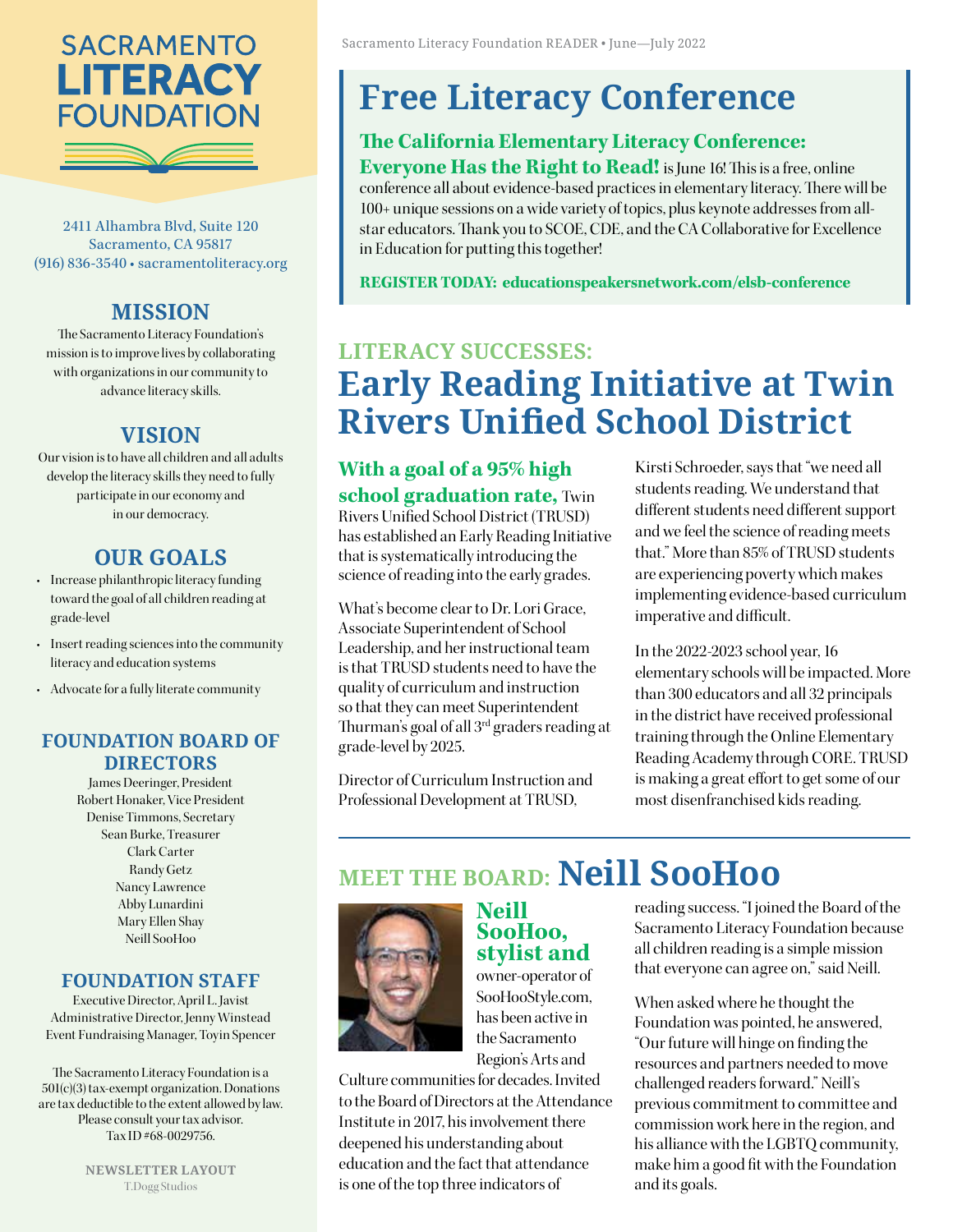## **National Civic League recognizes Sacramento as one of Top 20 Civic Models in the Nation for Sacramento Named All-America City Finalist**

#### **Innovative Community-Based Literacy Initiative**

[The National Civic League and the](https://www.nationalcivicleague.org/america-city-award/)  [Campaign for Grade-Level Reading](https://www.nationalcivicleague.org/america-city-award/) have named Sacramento as one of 20 city finalists in its annual All-America City awards for a unique public-private collaboration aimed at improving student literacy in Sacramento's Promise Zone. Since 1949, the All-America City Award has been given to the top 10 communities across the U.S. that are leveraging civic engagement, collaboration, inclusiveness and innovation to address local issues.

Spearheaded by the [Sacramento Literacy](http://sacramentoliteracy.org)  [Foundation](http://sacramentoliteracy.org) and th[e Sacramento Promise](https://www.sacramentopromisezone.org/)  [Zone,](https://www.sacramentopromisezone.org/) which is directed by Sacramento Housing and Redevelopment Agency [\(SHRA](https://www.shra.org/)), Sacramento's nationallyrecognized project – the Promise Zone

## **Big Day of Giving Recap**

**The Big Day of Giving brought great energy and raised over \$13,000,000 for community nonprofits.**



A big thank you to the Sacramento Region Community Foundation - the day provided a fantastic

opportunity to share our message of wanting all children to read. The Foundation is grateful to the 69 donors who helped us raise \$16,198. Support received on the Big Day of Giving will advance the Foundation's strategic vision to improve children's literacy and be invested in the Promise Zone Literacy Initiative. We are grateful for your support.

Literacy Initiative – is aimed at bringing literacy interventions to the community with one-to-one early reader tutoring, summer reading programming to affordable housing communities, a GIS mapping tool that shows literacy rates at each public school, and more. The goal of the project is to get all children in the Promise Zone reading at grade-level. Prepandemic, only 46% of 3rd grade students in Sacramento County were at grade-level reading and only 36% were at grade-level in the Promise Zone, an example of the disproportionate impact on historically marginalized communities [\(Community](https://www.sacramentoliteracy.org/literacy-map/)  [Literacy Map\).](https://www.sacramentoliteracy.org/literacy-map/)

"The Promise Zone Literacy initiative is a perfect example of Sacramento using

inclusive civic engagement to address a critical issue," said Sacramento Mayor Darrell Steinberg. "Our children have faced incredible challenges during the pandemic, and this partnership between the Sacramento Literacy Foundation, SHRA and the City of Sacramento is vital to improving student literacy in Sacramento. I am glad to see this program receive the recognition it deserves."



## **Summer Reading Grant Recipients**

**In 2014,** the Board of Directors of the Sacramento Literacy Foundation voted to establish an endowment for Children's Literacy, with the intent to provide direct support for summer reading programs. Summer reading, kindergarten readiness, and school attendance are the top three factors impacting a child's ability to read at grade-level. According to research, reading five age-appropriate books is what a student needs to hold onto previously earned reading skills.

The Literacy Foundation is excited to make its second annual distribution to local summer reading programs and initiatives. After conducting an environmental scan of summer reading opportunities in Sacramento County, we received a broad range of programming and were able to invest \$63,000 in support. As part of the Promise Zone Literacy Initiative, we are pairing our support for summer reading with our initiative to put five diverse books in the hands of the 4,000 kindergarten through 2nd graders in the Promise Zone.

**Grantees include 916 Ink, the Center, Sacramento Cottage Housing, Hmong Youth and Parents United, LifeSTEPS, and United Way.**











**Interested in volunteering to help put books in the hands of 4,000 students?**

Sign up here: [signup.com/go/ibjvaFR](http://signup.com/go/ibjvaFR)